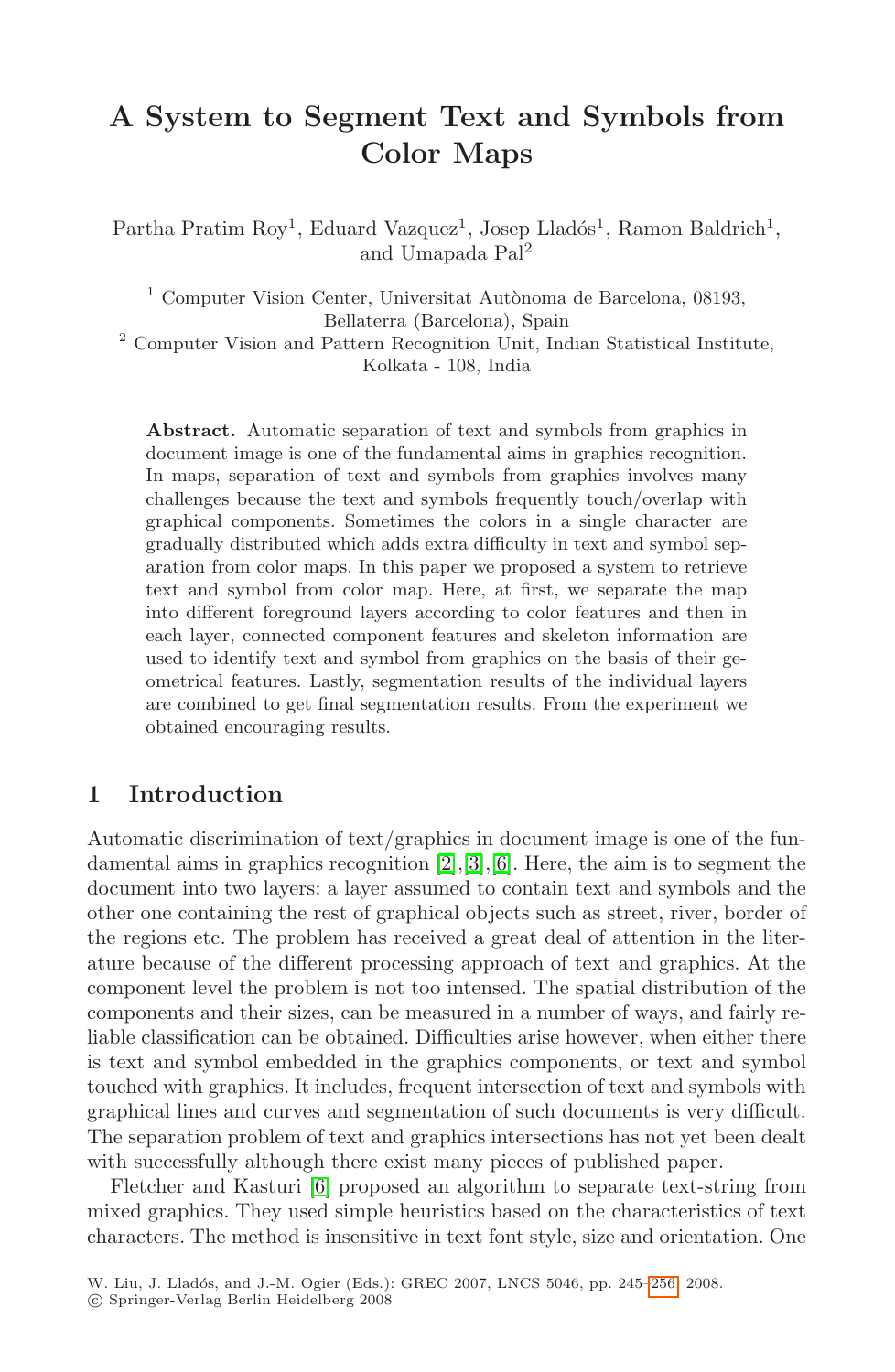of the assumptions was that th[e](#page-11-2) text character should not touch with graphics or other characters and each text character forms an isolated component. Another assumption of the [met](#page-10-1)hod is that, the character components of a string are aligned straight. Luo et al. [1]uses the directional mathematical morphology approach for separation of character strings from maps. The idea is to separate all long linear segments by directional morphology and histogram analysis of these segments. Long segments are considered as part of graphics; effectively leaving small text character segments. T[an](#page-10-0) et al. [7] illustrates a system to extract text strings from a mixed text/graphics image using *Pyramid* structure. Multi-resolution representations of such a pyramid structure help to select different regions for segmentation. Cao and Tan [3] proposed a method of detecting and extracting text characters that are touched to graphics. It is based on the observation that the constituent strokes of characters are usually short segments in comparison with those of graphics. They looked for the lines in the overlapped region on the vectorized image to interpret intersection of text and graphics. More consolidated method is proposed by Tombre et al. [2]. This method is based on the analysis of the connected components. The algorithm has covered a number of improvements to make it [mor](#page-11-3)e stable for graphics-rich documents.

In color m[aps](#page-11-4) the color carries a lot of information which is useful for separation. Using color features[, co](#page-11-5)[mp](#page-11-6)lexity of text/graphics separation can be reduced drastically. Because, in color maps, different colors are used to represent text and symbol from graphics. By color properties, one can separate touching/overlapped text symbols from graphics without exploring much graphics recognition methodologies. There exist color segmentation methods for separating colors used in a document. Recent work includes a variety of techniques: for example, morphological watershed based region growing [12], JSEG segmentation [13], Mean Shift algorithm [15] etc. If an image contains only homogeneous color regions, clustering methods in color space [14,16] are sufficient to handle the problem. However, in color text documents sometimes even, it appears at first appear[ance](#page-11-6), that the character seems to be printed in a single color, but actual measurements reveals that the colors in a single character are gradually distributed. This degradation effect of color in text layer sometimes makes it more difficult to segment. It causes over/under -segmentation and such over/under -segmentation creates problem in separating foreground layer (text graphics layers of different colors) efficiently. Here it is quite challenging to remove the noise and to extract the intended characters. Among color segmentation methods, clustering is one of the simplest, and has been widely used. The method proposed by Coleman and Andrews [16] is a clustering algorithm based on k-means which operates in an "unsupervised" mode and does not require training prototypes. Since, k-means algorithm requires the number of cluster to initiate, in order to have this information, the knowledge about the image data is necessary. This method iterates on a number of clusters, and evaluate the quality of the clusters by within-cluster and between-cluster scatter matrices. Moreover, the influence of resolution of the input image is an important factor in color document analysis. When a color document is scanned at high resolution, mesh noise occurs in the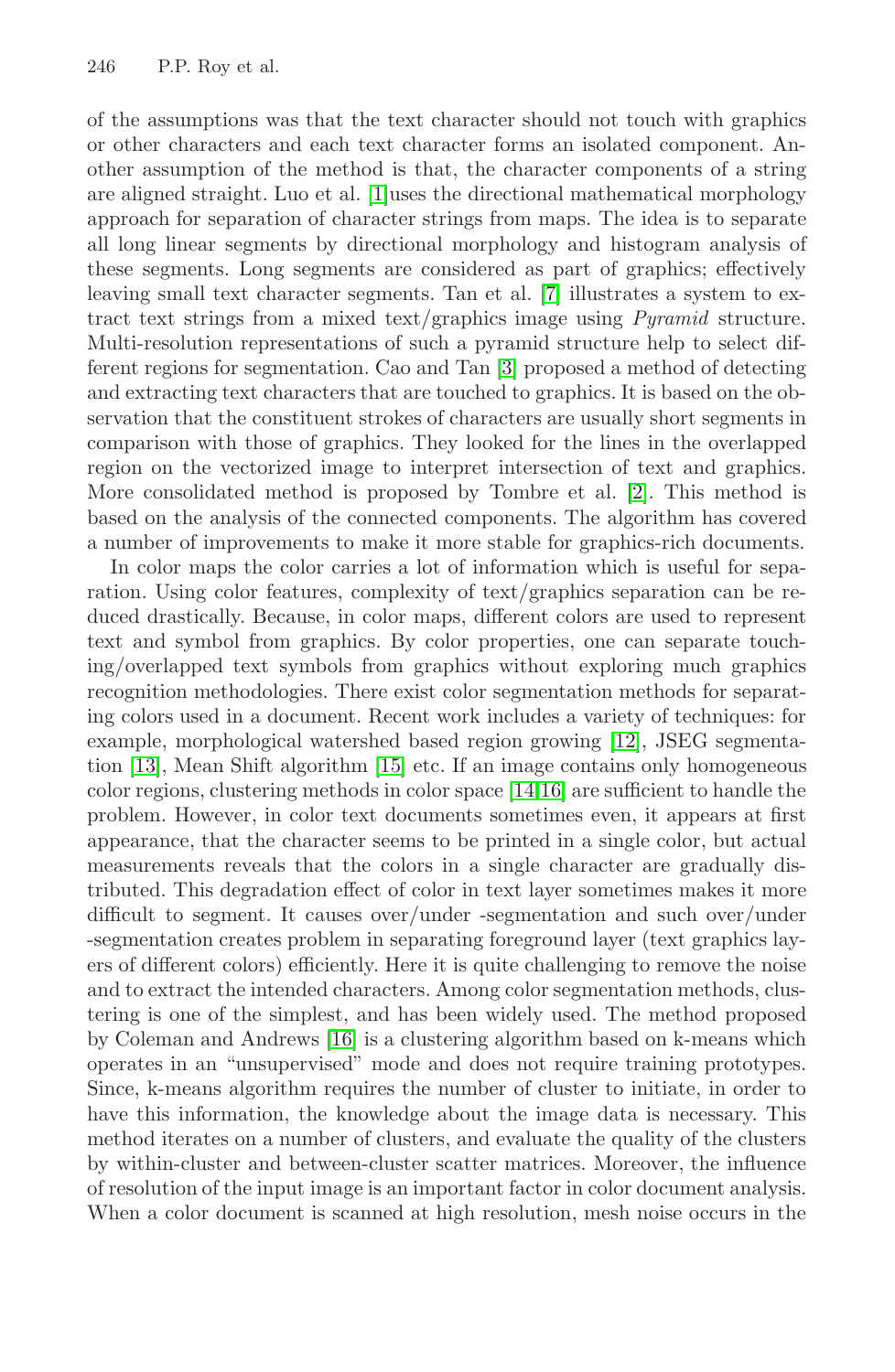<span id="page-2-0"></span>

**Fig. 1.** (a)Block diagram of our approach

digital color image resulting over-segmentation, when a segmentation algorithm is applied. Hase et al. [17] studied offset printing color documents such as book covers, posters. They discussed a method to absorb the variation of color distribution of color segmentation. Their algorithm tries to prevent over-segmentation and fusion with the background while maintaining real-time usability. They have described a selected local color averaging technique to remove the problem of mesh noise. Dhar and Chanda [10] presented a method for extraction and recognition of text and symbol from topographic maps. Here, color segmentation is done by a supervised clustering algorithm and in each color layer, symbols are recognized on the basis of symbol-specific geometrical features.

There are various types of color maps, and they contain thousands of text and symbol in different shapes. So, we need a sophisticated process, which can be used in general without many heuristic measures. The problems are mainly due to presence of graphical components with texts and symbols in different color layers. To handle such situations, the objective of this paper is to combine different features like color information, connected component analysis, skeleton information etc. to get better segmentation results. Our proposed technique is language and font independent. Also, our method does not depend on number of colors present in the document.

In our proposed method, the color map is first analyzed using color information and separated into different layers. Text/graph[ics](#page-2-0) components are extracted from these layers. A new algorithm, combining connected component and skeleton analysis, has been proposed to identify the isolated character, joined character, dash and long line components from each layer. The components in which both character and long line present due to overlapping are considered as mixed components. Using Hough transform and skeleton analysis, these mixed components are analyzed for their segmentation into character and line. Extracted character components are grouped into string according to their color and proximity features. Block diagram of our approach has been shown in Fig.1.

# **2 Color Segmentation and Foreground Layer Selection**

The problem of foreground detection in color maps could be defined as that of detecting layers containing text, symbols and graphical objects. If the text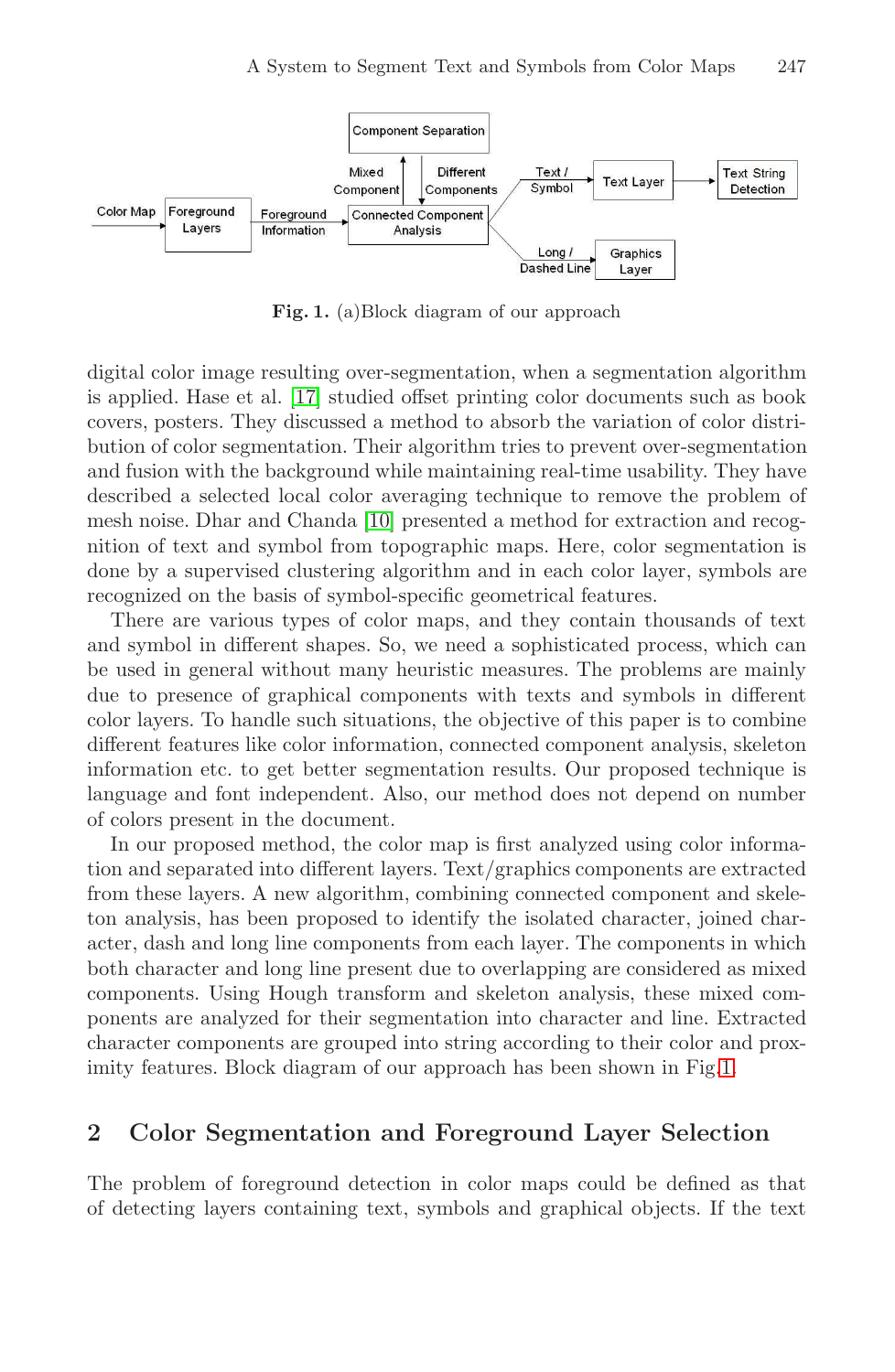layer is assumed to be of dark color in a light background, then the problem can be solved by converting the RGB color-space to YIQ color-space, and applying a threshold in Intensity (Y channe[l\)](#page-10-2) image. In color degraded image, this method is not efficient to separate foreground layer. For our map handling, due to image degradation, we perf[or](#page-10-3)med the color segmentation to get different color layers and this is done by a combination of color feature and spatial information. This is followed by selection of foreground layer considering the features of text/graphics information. It is done by applying a heuristic measures on color volume and edge information of each color layers. The detail of color segmentation is discussed as follows.

First, we apply the method of Vazquez et al. [4] to find dominant colors in a d-dimensional histogram Ω*d*. The method proposed is a two-steps operator. The creaseness operator, MLSEC-ST[5] is introduced in order to spurn nonrepresentative data as well as to enhance meaningful information. This process assigns a high creaseness value at the center of elongated objects by means of divergence calculation of the Structural Tensor Field.

Formally, given a symmetric neighborhood of size  $\sigma_i$  centered at point x, say,  $N(x, \sigma_i)$  the Structure Tensor is defined as:

$$
S(x, \sigma_i) = N(x, \sigma_i) * (w(x) \cdot w^t(x))
$$
\n(1)

where a gaussian of standard deviation  $\sigma_d$  is used to make the calculation of  $\omega$ . Afterward, if  $\omega'(x, \sigma_i)$  is the eigenvector corresponding to the largest eigenvalue of  $S(x, \sigma_i)$  then, the dominant gradient vector in the neighborhood of size proportional to  $\sigma_i$  centered at x is:

$$
\overline{w}(x,\sigma_i) = sign(\omega'^t(x,\sigma_i)\cdot\omega(x))\omega'(x,\sigma_i)
$$
\n(2)

Next, the creaseness value is associated to a point  $x_k, \forall k \in \Omega$  as follows:

$$
k(p) = -Div(\overline{w}_p) = -\frac{d}{r} \sum_{k=1}^{r} \overline{w}_k^t(\sigma_i) \cdot n_k
$$
\n(3)

As a result, we have  $\Omega_d'$ , a representation of  $\Omega_d$  where each point is represented by its creaseness value. Next, we find the dominant structures of the histogram by applying a ridges extraction algorithm [11]. The ridges extraction procedure will join several points with a high creaseness under one unique ridge. Therefore, we will have as many ridges as dominant structures. This is done as follows:

If a given point  $x \in \Omega_d$  is a local maxima, then we visit the neighbor of x which becomes a local maxima when we remove x from  $\Omega_d$ . The process stops when it reaches a flat region.

Formally, let  $\tau(\Omega_d')$  be the set containing all local maxima in  $\Omega_d'$ , and  $neigh(x)$ be the r-connected neighborhood of a point  $x$  with a zero-crossing in its gradient for a given direction, i.e. we calculate the gradient values not for all points but for ridge points and its closer neighbors. We also define  $\eta(x, n_i)$  as the common neighbors between x and  $n_j$ , where  $x \in \Omega_d'$  and  $n_j \in \text{neigh}(x)$ :

$$
\eta(x, n_j) = \{neigh(x) \cap neigh(n_j)\}\tag{4}
$$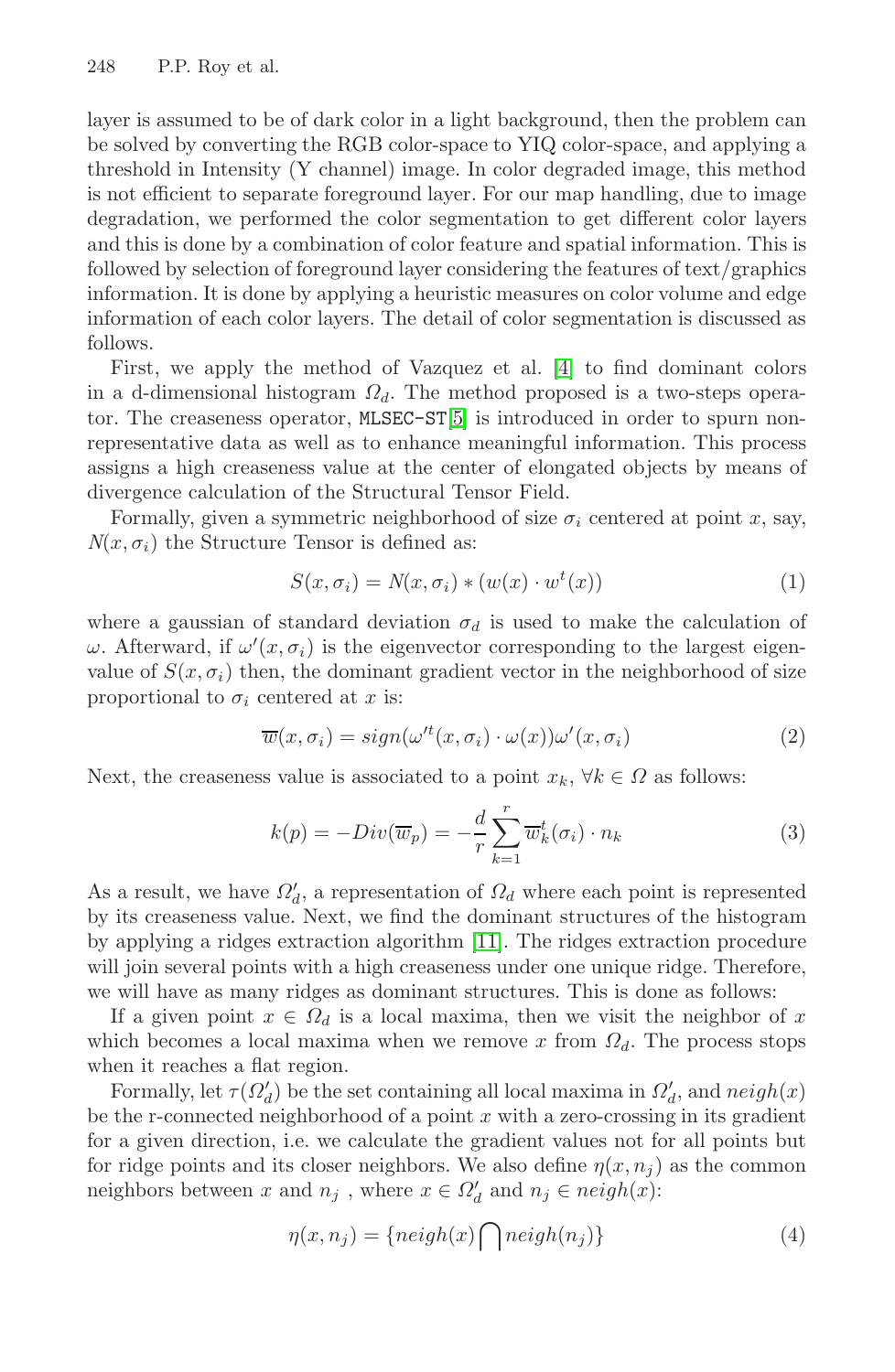<span id="page-4-0"></span>

**Fig. 2.** (a) $\Omega_3$ , original 3-dimensional distribution. (b) $\Omega'_3$  Creaseness representation of a) and ridges found are represented with dots (c)Bidges found in d)fitted on original a) and ridges found are represented with dots. (c)Ridges found in d)fitted on original distribution. 2-Dimensional view. (e)Clustering of the original distribution.

It [is w](#page-11-7)orth to note that neither x nor  $n_j$  are included in  $\eta(x, n_j)$ . Then, we define the ridge points in a creaseness representation image  $\Omega_d$ , as:

$$
\tau_z(\Omega'_d) = \tau_{z-1}(\Omega'_d) \bigcup \{ n \in \text{neigh}(l) \mid l \in \tau_{z-1}(\Omega'_d), \mu(l, n) = 0 \} \tag{5}
$$

$$
\mu(x, n_j) = \sharp \{ y \in \tau(x, n_j) \mid \Omega'_d(y) \ge \Omega'_d(n_j) \}
$$
\n
$$
(6)
$$

Next, we perform a clustering to this di[str](#page-4-0)ibution. For this, the points in  $\tau_z(\Omega_d)$ are used as marks in a watershed procedure. To avoid the drawbacks of the watershed algorithm [11], the method is combined with a Voronoi spatial partitioning. This will perform a clustering of the original histogram  $\Omega_d$  in as many regions as dominant colors are found. Fig. 2 shows an example of the whole process. Concretely, Fig. 2(a) shows a synthetic 3-dimensional distribution, i.e.,  $\Omega_3$ . Creaseness representation of it,  $\Omega'_3$ , is depicted in Fig. 2(b) where dots are the ridges found. The same ridges obtained in  $\Omega'_{3}$  are fitted in the original distribution in 2(c). Finally, the clustering of  $\Omega_3$  is showed in Fig. 2(d) and there are 5 different cluster in this figure. Based on the number of cluster, color volume of each cluster and edge information of each color layer, the number of foreground layers is decided.

# **3 Text and Symbol Separation**

After selecting different foreground layers we separate text and symbol from graphics in each of the layers. Different steps used in each foreground layers are discussed as follows.

## **3.1 Connected Component Analysis with Skeleton Information**

Text, symbol and graphical lines are present in foreground layer. We considered the connected component analysis developed by Tombre et al. [2] for initial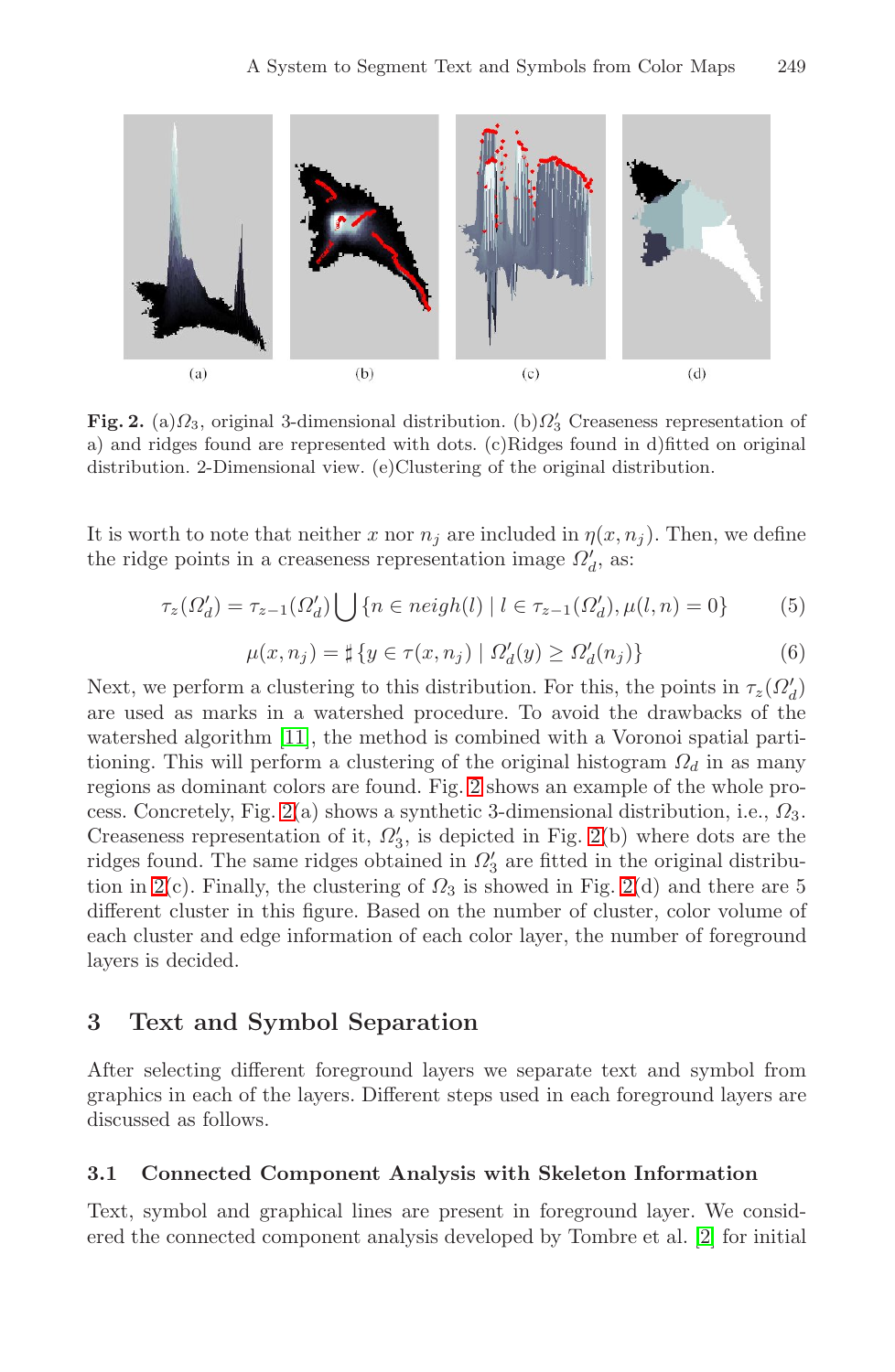

<span id="page-5-0"></span>Fig. 3. (a)Example of a foreground Layer (b)Isolated text and symbol (c)Joined characters (d)Small elongated components (e)Long line (f)Mixed components

segmentation. A few criteria based on geometrical features of the connected component are good enough to group a component into one between text or graphics layer. But, there are some constraints. For example, some characters cannot be split due to touching. We will call them as "joined characters". If joined characters touch with long lines, they will not be separated by simple rules, because [th](#page-5-0)eir features will be different from isolated character. We integrate skeleton information along with geometrical features to detect the long segments and to analyze them accordingly. We separate the components into 5 groups namely, Isolated characters, Joined characters, Dash components, Long components and Mixed components. In skeleton image of each component, if there exists no long segment, then the component is included into one of the isolated character/symbol or joined character or dash component group. Otherwise, it is considered as mixed or long component. The description of each of them is given below. The Fig. 3 shows different components of a foreground layer.

In *Isolated Character* group, normal text alphabets and small symbols are included. These are selected by the connected component size histogram analysis [2]. *Joined Characters* consists of the components where more than one isolated character touch each other. These connected components have larger aspect ratio than isolated characters and do not contain long skeleton segments. *Dash Characters* are mainly small elongated components. These include the dash segments from the dash line along with some isolated characters, such as "1", "l" etc. These characters are combined into dash character group, because, at the pixel level analysis, they hold the same property as dash segments. The *Long Line* is the graphics layer of our algorithm. The segments obtained from the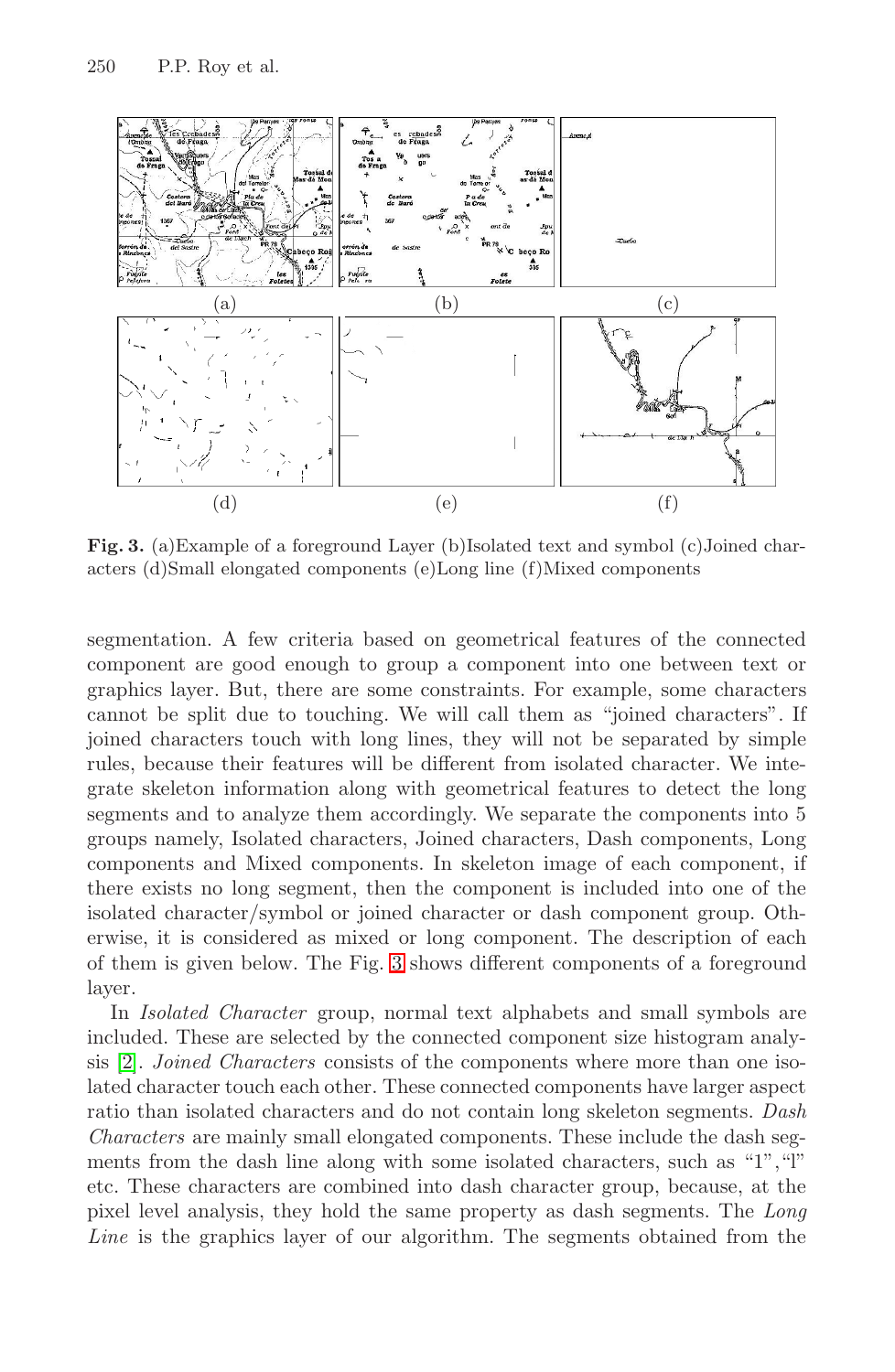skeleton of this component are all larger compared to the size of text characters. Straight and curve both types of line can be possible. *Mixed Component* consists of the components where both long line and isolated/joined characters are present. This happens due to overlapping with each other and we can not separate such mixed component during component labelling. Segmentation of the mixed components is done in two stages. In the first stage long straight lines are removed from the mixed components. Next,long curve parts are detected and removed from the remaining part of the image. These two stages are discussed as follows.

#### **3.2 Long Straight Line Removal**

We perform Hough Transform to detect the straight lines present in the binarized image. In Hough space, all the collinear pixels of a straight line will be found intersecting at the sa[me](#page-6-0) point  $(\rho, \theta)$ , where  $\rho$  and  $\theta$  identify the line equation. Depending on accum[ul](#page-6-0)ation of pixels, the straight lines are sorted out. Some characters may touch with this straight line portion( see Fig.  $4(a)$ ). Hence our objective is to remove the non-character part from the straight line. We used stroke-width information in our approach to get the line width  $(L_w)$ . Stroke width of a straight line segment is computed using the statistical mode of the black run-lengths, obtained by scanning the segment in horizontal, vertical and two diagonal directions. The portions of the line where the width is more than  $L<sub>w</sub>$ , are separated from straight line. Fig.  $4(b)$  shows the remaining part of the image after straight line removal in Fig. 4(a) by Hough Transform analysis.



<span id="page-6-0"></span>**Fig. 4.** (a)Characters are joined with a long line in a Mixed component (b)Isolated characters after removal of straight long line

#### **3.3 Long Curve Line Removal**

According to text and graphics feature, it is assumed that the length of segments of the characters are smaller compared to that of graphics. The mixed-component segmentation method proposed by Cao and Tan [3] which is based on the continuation of the strokes in the skeleton works well for documents, where the text and lines are of more or less thin in nature. But, there are some limitations. When a line touches a symbol or text of blob like shape (dense pixels), the thinned image is always not perfect for the arrangement of segments. It needs post-processing, which is a difficult job. To overcome the drawback we compute the skeleton and all the segments are decomposed at the intersection point of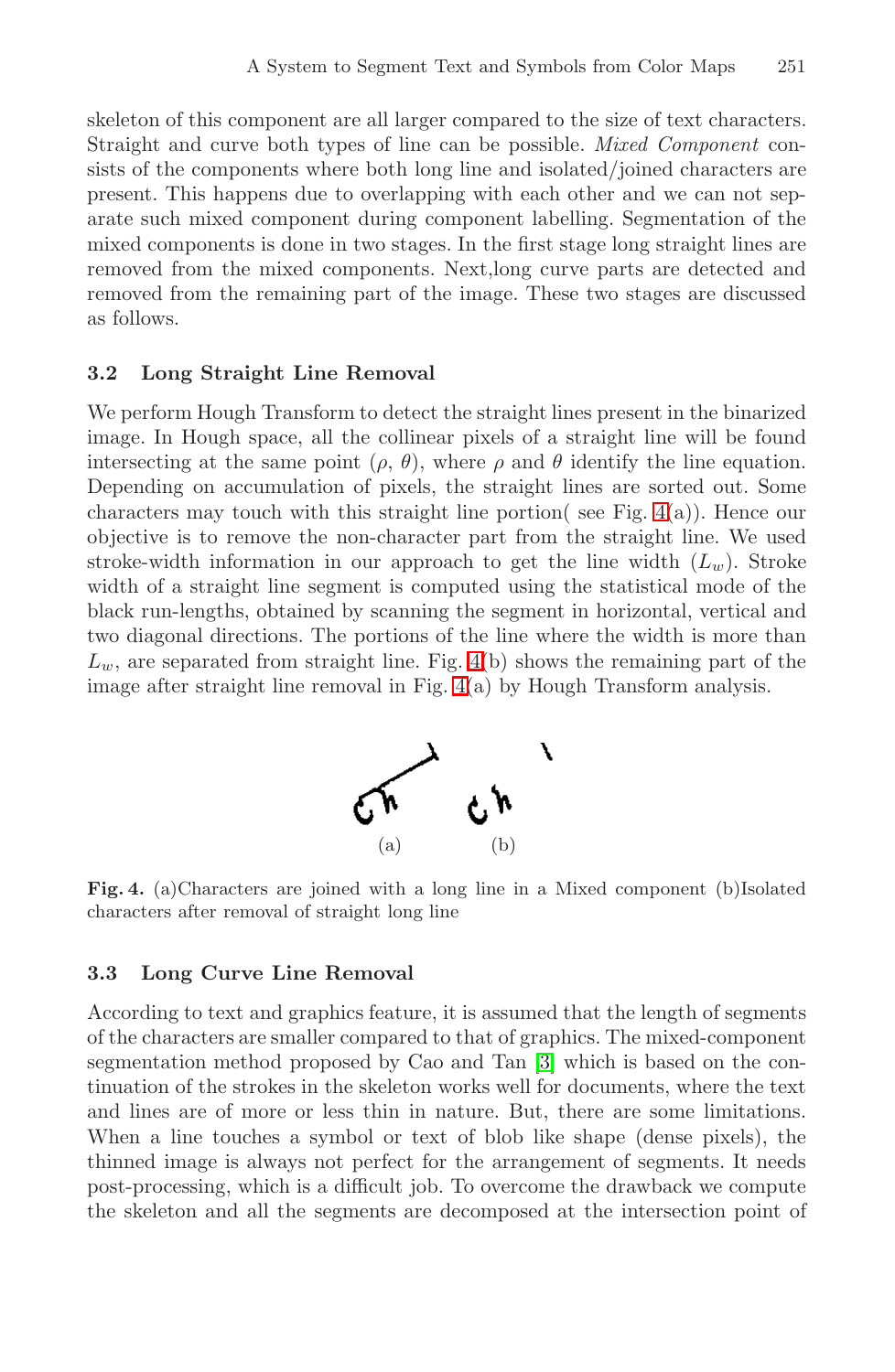

<span id="page-7-0"></span>**Fig. 5.** (a)A Mixed component (b)Long straight part is removed (c)Extracted part after removing the long curve lines

the skeleton. [B](#page-7-0)ased on the bounding box  $(BB)$  information of a segment, the major axis  $(L_s)$  is calculated as:

$$
L_s = Max(Height_{BB}, Width_{BB})
$$
\n(7)

The segments having L*<sup>s</sup>* larger than average character height (here, average height is obtained by averaging the heights of isolated characters) are chosen for elimination. The remaining portion after removal of long straight and curve line are considered as either isolated characters or joined characters according to their feature. For example, Fig. 5(a) demonstrates an initial mixed component with touching characters. The component after removing long straight line is shown in Fig. 5(b). After doing curve line removal, the remaining portions are shown in Fig.  $5(c)$ .

## **3.4 Character String Extraction**

After passing through differen[t s](#page-7-1)eparation methods, the mixed components will get separated. The long lines of mixed component will be in the graphics layer. Text and symbol will be in isolated or joined character layer. These isolated and joined characters are combined to get all the text and symbol components. Now we cluster the isolated characters into individual words. In general, the gap  $T_w$ between two words is larger than the gap T*<sup>c</sup>* between two characters in a word and the grouping is formed by the characters of similar colors. Using this positional information and color information of different isolated character/symbol we cluster different words. For example see Fig.  $6(b)$ , where text and symbols are marked by rectangular box.



<span id="page-7-1"></span>**Fig. 6.** (a)Original Image (b)Segmented text and symbol layer. Here, segmented text and symbol parts are marked by rectangular box.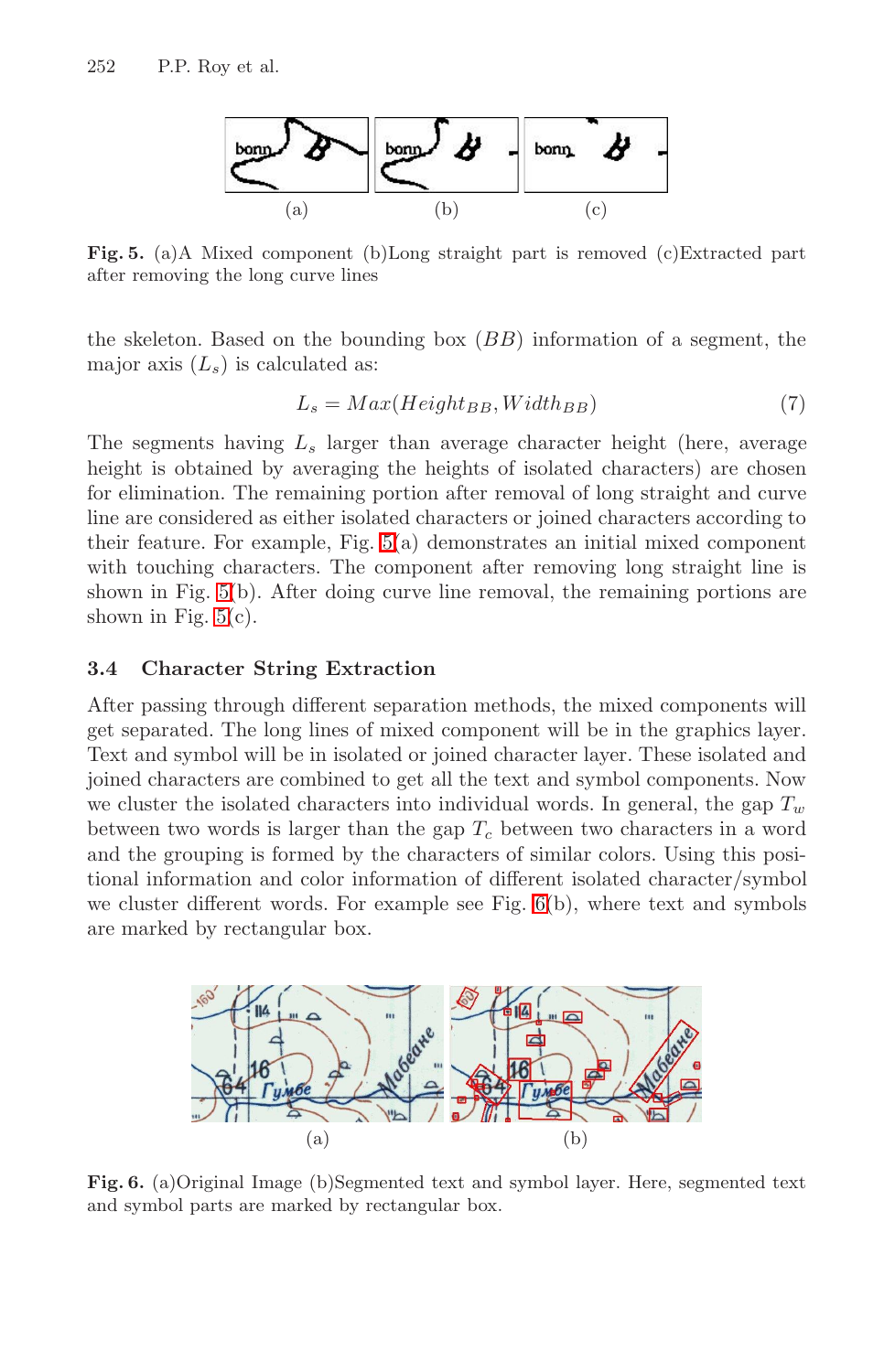# **4 Experimental Results and Discussion**

We have taken maps from different scripts to test our method. 26 maps are selected from "Spanish","English","Russian", and "Bengali" and the average size of the test maps are 350x450 pixels. We considered a large varieties of data for our experiment and some examples of such data are discussed as follows. The background can be of single color (Russian) or multi-color. Foreground contains numerous colors to represent text and symbol or graphical lines. The text characters are connected in Bengali maps. In other maps these are generally isolated, but sometimes joined text strings are also found due to printing or noise issue. In graphics part, li[ne](#page-11-8)s can be dashed or continuous. There exist both straight and curve lines. The long continuous lines are touched/overlapped with text in many places. The overlapped text and lines sometimes are in similar color or in different color. In text string, the arrangement of characters are of both linear and curvilinear. The maps are not noise free always. In Bengali maps the noise/dithering effect is prominent.

Our proposed methodology combines color information, connected component analysis and skeleton information for segmentation. The thinning was done by the algorithm proposed by Ahmed and Ward [9] which works in rotation invariant nature. The length of a segment is used to classify it either as long lines or as small segments. String construction and joining missing characters are done using morphological operation. Scale invariance is also incorporated by computing histogram analysis of the components' size, considering aspect ratio of components.

From the experiment of color separation, we noted that our system shows very good results when different colors are distinct. For example, we obtained 100% color segmentation result in Russian map, becau[se](#page-9-0) Russian maps contain distinct color layers. But from Bengali and Spanish map, we obtained 75% (on an average) results because of the color degradation. We computed this percentage on pixel label. In our dataset, after color separation, we found total 55 mixed components where long lines exist. Among them 22 were straight and rest were curve. The component label accuracy of removal of long straight lines are 100% and for long curve line it is 85%.

In Fig.  $7c(2)$ , it is interesting to see that we have recovered the number "79" from a curve line. This extracted number is shown by dotted box in Fig.  $7c(2)$ and this number was touched with the curve line. There are 1400 isolated character and 6[0](#page-7-1) joined characters in our dataset. From the experiment, we noted that more than 98% cases our method segment text and symbol of a map into isolated and joined character group. We also noted that, if a long line is not fully straight and it contains a sufficient straight part, this part will be detected by Hough Transform and will be removed leaving the other small parts. These small segments will fall into isolated and joined character group. This is same for long curve line. In skeleton analysis, a curve line may not be fully removed, if it visits many junctions in the travel path. This will result false alarms. For example, see near right-bottom part of Fig. 6(b), where we can see some false alarms, which have been generated because of this problem. In our present work, grouping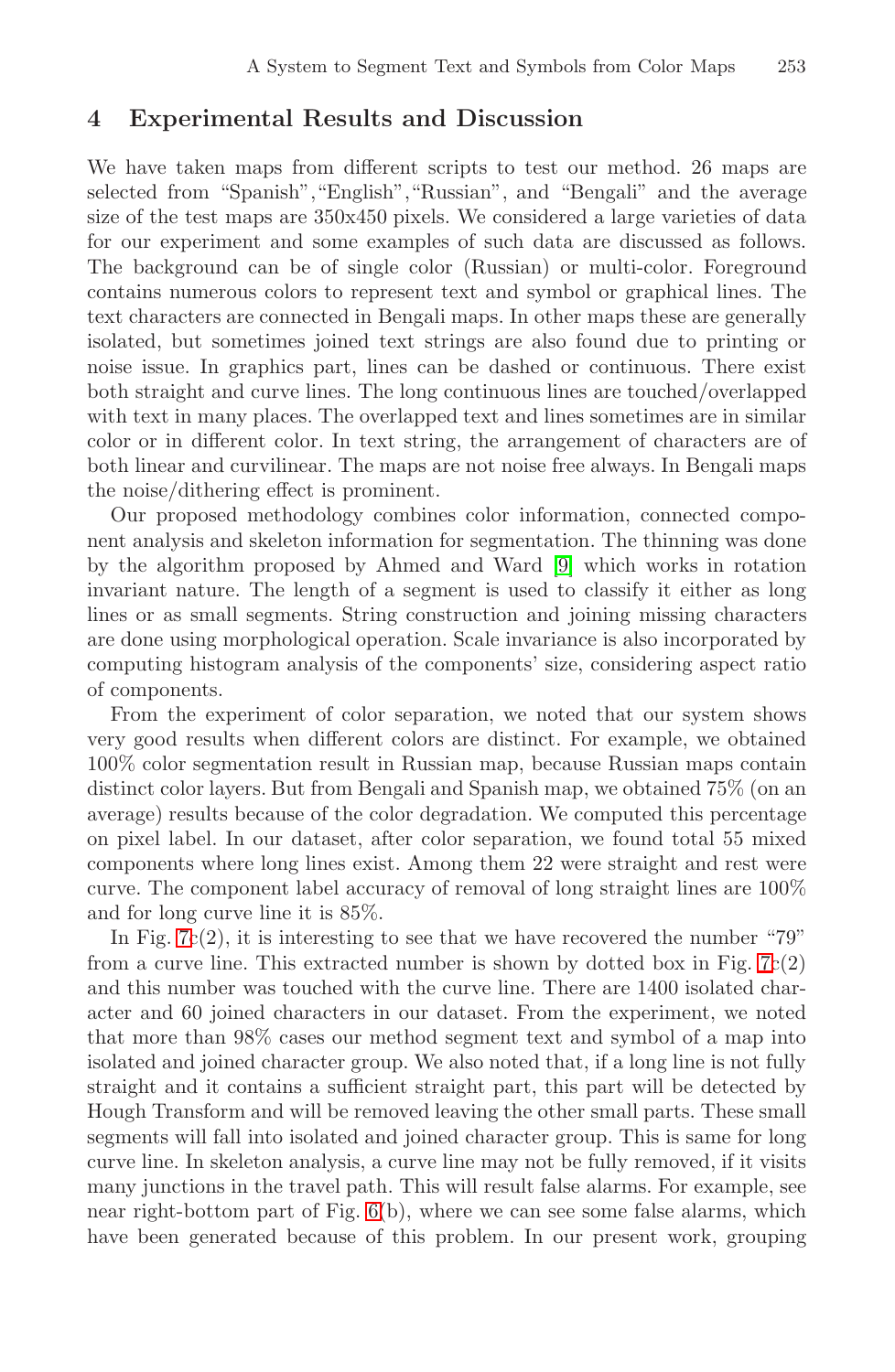

<span id="page-9-0"></span>**Fig. 7.** Images in different scripts (a)Bengali (b)Spanish (c)Russian. In each script, (2) shows the extracted text and symbols of the corresponding color images (1).

of selected dash-like components into text/symbol layer is not considered. Due to this, missing of dash components like text characters may be obtained (see Fig. 6(b)). In future, we plan to use context information to solve these problem as follows. The isolated dash components are likely to be of dash lines, if they are arranged in a linear fashion. The other dash-shaped characters may be included for text part. For the false alarms generated by skeleton analysis, we should combine the neighborhood text region information to include them in text layer.

Almost all the previous approaches in text/graphics separation either used binarized image or converted the color image to binarized image for this purpose. The separation of text/graphics layer in degraded color image using color analysis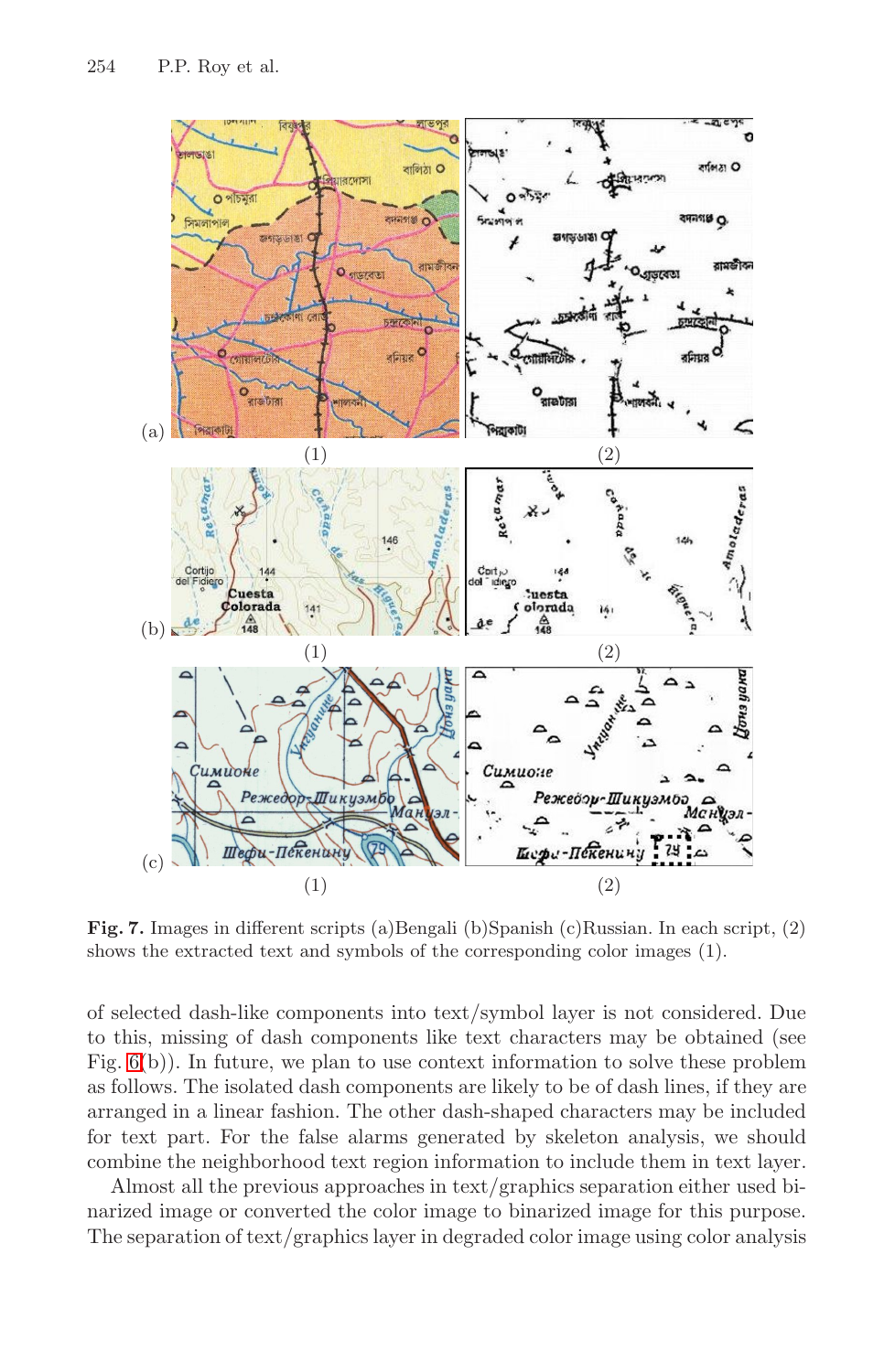is not an easy task. There exists no methodology to evaluate the correctness of color segmentation result. The validity of the results vary according to human perception and thus focus for measuring in terms of qualitative rather than quantitative. Color separation analysis using creaseness operator reduces the amount of variability of color information effectively. In our test maps, where the color degradation is less, it outperforms. But in maps of "Spanish" and "Bengali" the noise is very prominent and we got some over segmentation. Here, we selected the foreground layers manually and used these layers for our text/graphics separation purpose. To get the idea of segmentation results of different scripts, see Fig. 7, where text and symbols are extracted from the color images.

# **5 Conclusion**

In this paper we proposed a language and font insensitive system to retrieve text and symbol from color maps. Here, at first, we separated the maps into different layers according to color features and then in each layer, connected component features, skeleton information, geometrical features are used to identify text and symbol from graphics. We tested our method on documents of different languages like English, Spanish, Russian, Indian etc. and from the experiment we obtained encouraging results. In future we plan to test our system on more documents of different languages. Also, we plan to use the contextual information to remove small non-text part that are included into isolated and joined character group, mistaken by our approach.

# **Acknowledgement**

<span id="page-10-0"></span>This work has been partially supported by the Spanish projects TIN2006-15694- C02-02 and CONSOLIDER-INGENIO 2010 (CSD2007-00018).

# <span id="page-10-2"></span><span id="page-10-1"></span>**References**

- 1. Luo, H.Z., Agam, G., Dinstein, I.: Directional mathematical morphology approach for line thinning and extraction of character strings from maps and line drawings. In: ICDAR 1995, Washington, DC, USA, vol. 1, p. 257 (1995)
- <span id="page-10-3"></span>2. Tombre, K., Tabbone, S., Peissier, L., Lamiroy, B., Dosch, P.: Text /graphics separation revisited. In: Lopresti, D.P., Hu, J., Kashi, R.S. (eds.) DAS 2002. LNCS, vol. 2423, pp. 200–211. Springer, Heidelberg (2002)
- 3. Cao, R., Tan, C.L.: Text/graphics separation in maps. In: Proceedings of 4th IAPR International Workshop on Graphics Recognition, Kingston, Ontario, Canada, September 2001, pp. 44–48 (2001)
- 4. Vazquez, E., Baldrich, R., Vazquez, J., Vanrell, M.: Topological histogram reduction towards colour segmentation. In: Lecture Notes in Computer Science - Pattern Recognition and Image Analysis, pp. 55–62 (2007)
- 5. L´opez, A.M., Lloret, D., Serrat, J., Villanueva, J.J.: Multilocal Creaseness Based on the Level-Set Extrinsic Curvature. Computer Vision and Image Understanding: CVIU 77(2), 111–144 (2000)